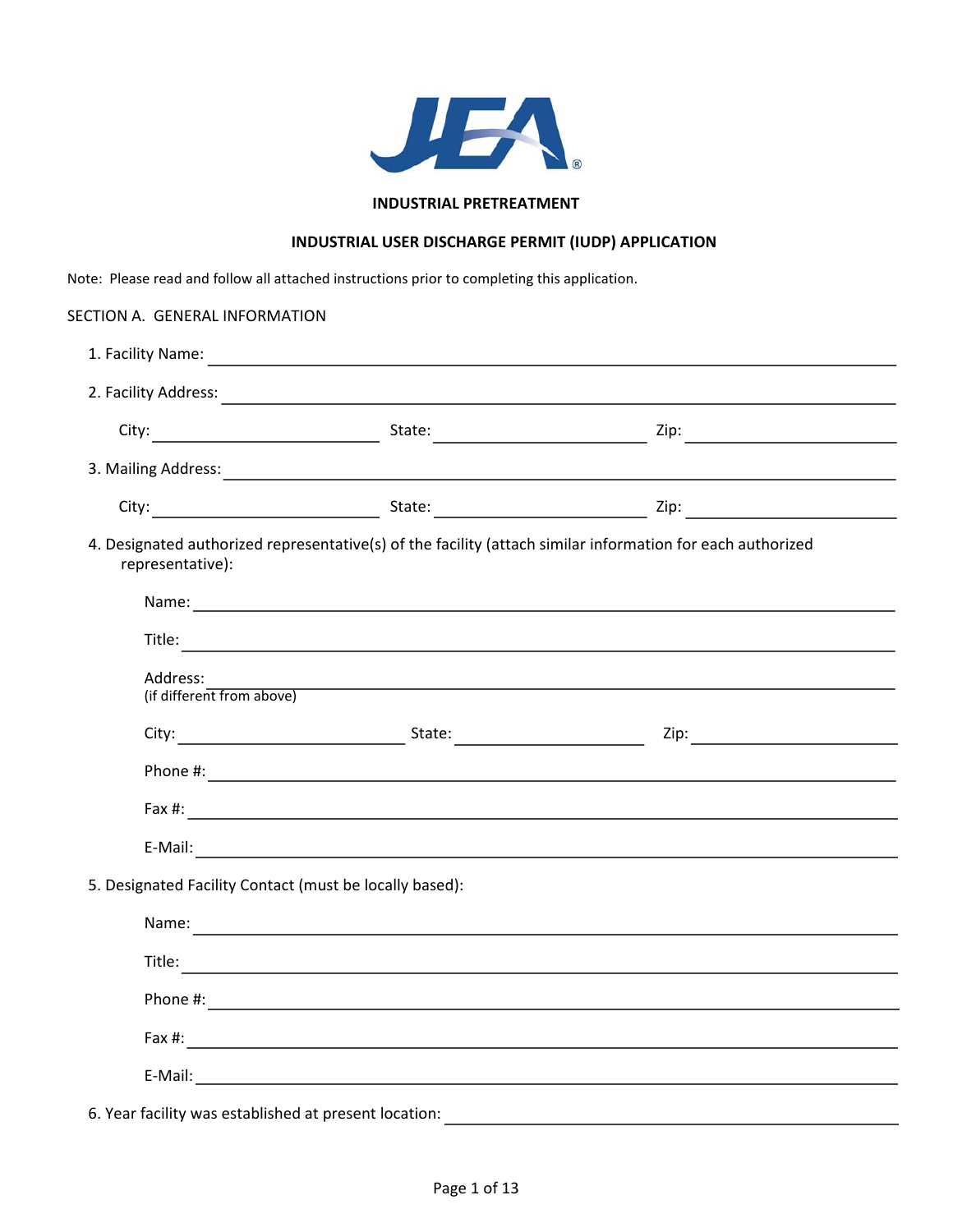### 7. Please check one of the following:

 $\Box$  Existing Industrial Discharger.

Proposed Industrial Discharger. Anticipated date of first discharge:

8. Is this application submittal for a permit renewal?

## SECTION B. PRODUCT OR SERVICE INFORMATION

1. If your facility employs (or will be employing) processes in any of the industrial categories or business activities listed below (regardless of whether they generate wastewater, waste sludge, or hazardous waste), place a check beside the category or business activity (check all that apply). Please note, a facility with processes listed below may be covered by Federal pretreatment standards. These facilities are known as "Categorical Users". If the categories or activities are not listed below, please check "Other" and fill in the blank(s).

| <b>Aluminum Forming</b>                  | <b>Battery Manufacturer</b>           |
|------------------------------------------|---------------------------------------|
| <b>Builders Paper/Board Mills</b>        | Canned/Preserved Fruit/Veg.           |
| Canned/Preserved Seafood                 | Cement                                |
| <b>Centralized Waste Treatment</b>       | <b>Coil Coating</b>                   |
| <b>Copper Forming</b>                    | <b>Dairy Products</b>                 |
| Electronics/Semi-conductors              | <b>Electroplating/Metal Finishing</b> |
| <b>Equipment/Transportation Cleaning</b> | Equipment/ Transportation Repair      |
| Feed Lots/Grain Mills                    | Ferroalloys                           |
| Fertilizer/Pesticides                    | Food/Beverage Products                |
| <b>Glass Making</b>                      | <b>Hospital/Medical Care</b>          |
| <b>Inorganic Chemicals</b>               | Iron & Steel                          |
| Laboratory (medical)                     | Laboratory (non-medical)              |
| Laundries (commercial)                   | Laundries (industrial)                |
| Leather Tanning & Finishing              | <b>Meat Products</b>                  |
| <b>Metal Molding &amp; Casting</b>       | Misc. Chemicals                       |
| <b>Nonferrous Metals</b>                 | <b>Organic Chemicals</b>              |
| Paint/Ink Formulation                    | Paving & Roofing Materials            |
| Petroleum                                | Pharmaceuticals                       |
| Phosphates                               | Photographics/Printing                |
| <b>Plastics Molding/Forming</b>          | Plastics/Synthetic Fibers             |
| Pulp/Paper/Paperboard                    | <b>Rubber Products</b>                |
| Soap/Detergents                          | <b>Steam Electric</b>                 |
| <b>Sugar Processing</b>                  | <b>Textiles</b>                       |
| Timber                                   | Warehouse/Distribution                |
| Other:                                   |                                       |

- 2. On a separate sheet, please describe (in detail) all industrial processes, including those that generate wastewater.
- 3. Indicate the applicable North American Industry Classification System (NAICS) code(s) for all processes. If more than one applies, list in descending order of importance.

a) b) c)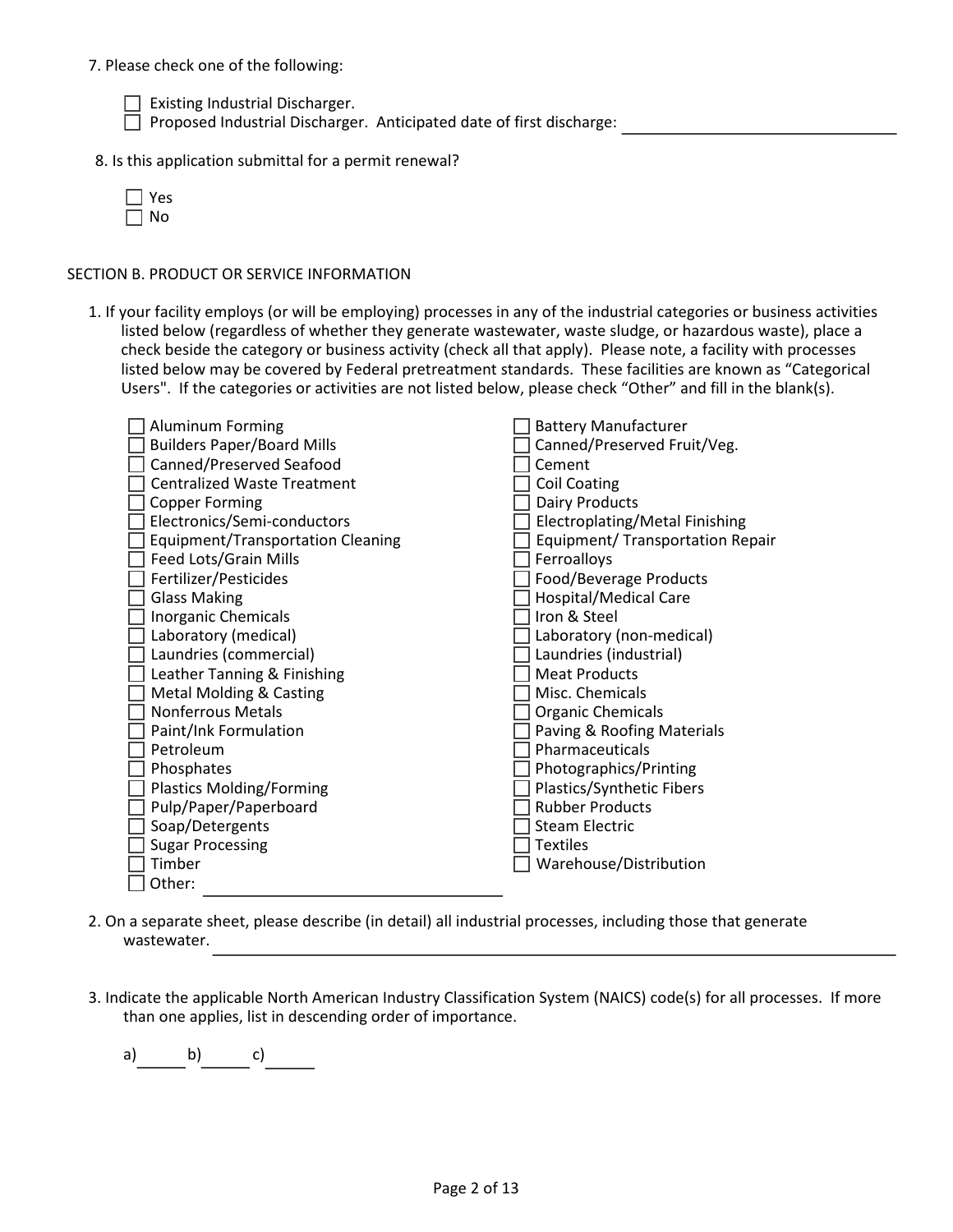## SECTION C. FACILITY OPERATIONAL CHARACTERISTICS

1. What is the average number of employees per shift?

|                                                                                                                                                                                                                                                                                                                                                                                                                                                              | Sun. | Mon.              | Tues. | Wed.      | Thurs.         | Fri. | Sat.                                                                                                                                                                                                                           |
|--------------------------------------------------------------------------------------------------------------------------------------------------------------------------------------------------------------------------------------------------------------------------------------------------------------------------------------------------------------------------------------------------------------------------------------------------------------|------|-------------------|-------|-----------|----------------|------|--------------------------------------------------------------------------------------------------------------------------------------------------------------------------------------------------------------------------------|
| 1st Shift                                                                                                                                                                                                                                                                                                                                                                                                                                                    |      |                   |       |           |                |      |                                                                                                                                                                                                                                |
| 2nd Shift                                                                                                                                                                                                                                                                                                                                                                                                                                                    |      |                   |       |           |                |      |                                                                                                                                                                                                                                |
| 3rd Shift                                                                                                                                                                                                                                                                                                                                                                                                                                                    |      |                   |       |           |                |      |                                                                                                                                                                                                                                |
| 2. What are the start and end times for each shift (military time only):                                                                                                                                                                                                                                                                                                                                                                                     |      |                   |       |           |                |      |                                                                                                                                                                                                                                |
| $1st$ _______ _ ______ 2nd _______ _ ______ 3rd ______ - ______                                                                                                                                                                                                                                                                                                                                                                                              |      |                   |       |           |                |      |                                                                                                                                                                                                                                |
| 3. Indicate date(s) and reason(s) for any scheduled shutdowns (Vacation, Holiday, Maintenance, etc.):                                                                                                                                                                                                                                                                                                                                                        |      |                   |       |           |                |      |                                                                                                                                                                                                                                |
| Date(s)                                                                                                                                                                                                                                                                                                                                                                                                                                                      |      |                   |       | Reason(s) |                |      |                                                                                                                                                                                                                                |
|                                                                                                                                                                                                                                                                                                                                                                                                                                                              |      |                   |       |           |                |      |                                                                                                                                                                                                                                |
|                                                                                                                                                                                                                                                                                                                                                                                                                                                              |      |                   |       |           |                |      |                                                                                                                                                                                                                                |
|                                                                                                                                                                                                                                                                                                                                                                                                                                                              |      |                   |       |           |                |      |                                                                                                                                                                                                                                |
|                                                                                                                                                                                                                                                                                                                                                                                                                                                              |      |                   |       |           |                |      |                                                                                                                                                                                                                                |
|                                                                                                                                                                                                                                                                                                                                                                                                                                                              |      |                   |       |           |                |      |                                                                                                                                                                                                                                |
|                                                                                                                                                                                                                                                                                                                                                                                                                                                              |      |                   |       |           |                |      |                                                                                                                                                                                                                                |
|                                                                                                                                                                                                                                                                                                                                                                                                                                                              |      |                   |       |           |                |      |                                                                                                                                                                                                                                |
|                                                                                                                                                                                                                                                                                                                                                                                                                                                              |      |                   |       |           |                |      |                                                                                                                                                                                                                                |
| 4. Are there any peak periods associated with production?                                                                                                                                                                                                                                                                                                                                                                                                    |      |                   |       |           |                |      |                                                                                                                                                                                                                                |
| Yes: Indicate when:                                                                                                                                                                                                                                                                                                                                                                                                                                          |      |                   |       |           |                |      |                                                                                                                                                                                                                                |
| No                                                                                                                                                                                                                                                                                                                                                                                                                                                           |      |                   |       |           |                |      |                                                                                                                                                                                                                                |
| 5. a) Please indicate if major processes/operations are:<br>Batch $\Box$                                                                                                                                                                                                                                                                                                                                                                                     |      | Continuous $\Box$ |       |           | or Both $\Box$ |      |                                                                                                                                                                                                                                |
| b) If both, please indicate the approximate percentage of each:                                                                                                                                                                                                                                                                                                                                                                                              |      | Continuous        |       |           |                |      |                                                                                                                                                                                                                                |
| 6. On a separate sheet, please list ALL chemicals used and/or stored on site. Include ALL hazardous, corrosive,<br>explosive, flammable, or toxic materials. Indicate storage location(s) and approximate quantity of each<br>are available for these products. Notice that the series of the series of the series of the series of the series of the series of the series of the series of the series of the series of the series of the series of the seri |      |                   |       |           |                |      | chemical. If trade names are used, list the chemical constituents and indicate if Material Safety Data Sheets                                                                                                                  |
| 7. Please submit a detailed facility diagram showing the water into and out of the facility. Show map orientation<br>and include location of water meters, sewer lines, floor drains, sinks, and lavatories. Number each unit                                                                                                                                                                                                                                |      |                   |       |           |                |      | process and specify where operating, cooling, or rinse waters (contact/non-contact) are used at this facility.<br>Mark point(s) of discharge into the sewer system. NOTE: A blueprint of the facility showing the above listed |

items may be submitted in lieu of a drawing.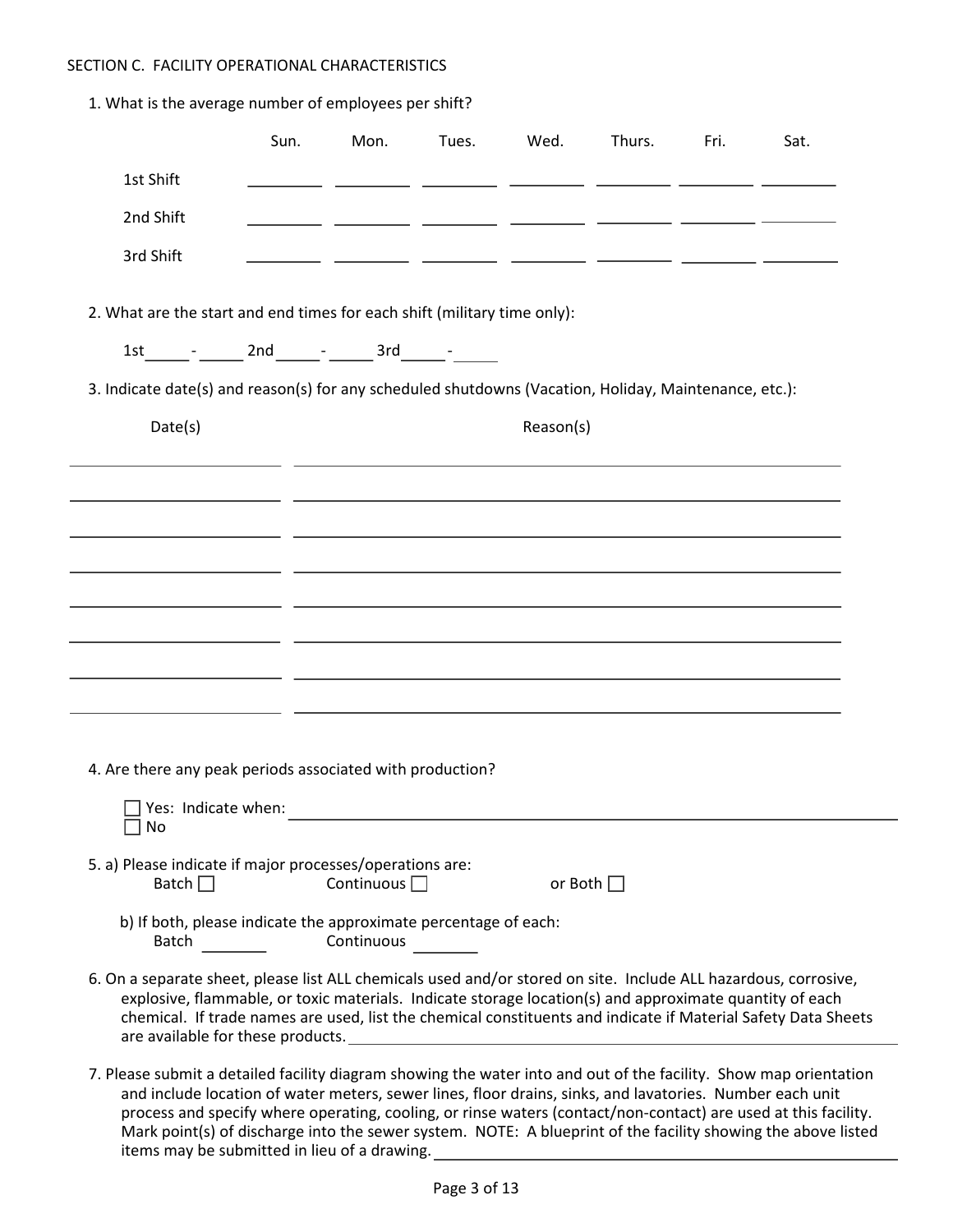1. Describe water supply source(s). Include account numbers where applicable. Do not include information on irrigation meters or fire protection meters.

| SOURCE                                                                                                      | <b>QUANTITY</b><br>(gal/month)                                                                                        | <b>ACCOUNT#</b><br>(if applicable)                                                                                    |
|-------------------------------------------------------------------------------------------------------------|-----------------------------------------------------------------------------------------------------------------------|-----------------------------------------------------------------------------------------------------------------------|
| Municipal water supply                                                                                      | <u> 1980 - Andrea Andrew Maria (h. 1980).</u>                                                                         |                                                                                                                       |
| Private well                                                                                                |                                                                                                                       |                                                                                                                       |
| Surface water                                                                                               |                                                                                                                       |                                                                                                                       |
| Other (specify)                                                                                             |                                                                                                                       | <u> 1989 - Johann Barbara, martxa eta politikaria (h. 1989).</u>                                                      |
| 2. Provide the following information for each water meter:                                                  |                                                                                                                       |                                                                                                                       |
| $\#$<br><b>MAKE</b>                                                                                         | MODEL#                                                                                                                | <b>SIZE</b>                                                                                                           |
|                                                                                                             |                                                                                                                       |                                                                                                                       |
|                                                                                                             |                                                                                                                       |                                                                                                                       |
| The location of each meter should be indicated by number on the facility diagram required in Section C (7). |                                                                                                                       |                                                                                                                       |
| 3. List average water usage at this facility.                                                               |                                                                                                                       |                                                                                                                       |
| <b>TYPE</b>                                                                                                 | <b>AVERAGE WATER</b><br>USAGE (gal/day)                                                                               | SPECIFY ESTIMATED<br>(E) OR MEASURED (M)                                                                              |
| <b>Contact Cooling Water</b>                                                                                |                                                                                                                       | <u> 1989 - Johann Harry Harry Barn, amerikan bisa di sebagai perang perang perang perang perang perang perang per</u> |
| Non-contact Cooling Water                                                                                   | <u> 1989 - Johann Harry Harry Barn, amerikan bahasa pengaran pengaran pengaran pengaran pengaran pengaran pengara</u> |                                                                                                                       |
| <b>Boiler Feed</b>                                                                                          |                                                                                                                       |                                                                                                                       |
| Process/Operation                                                                                           |                                                                                                                       |                                                                                                                       |
| Sanitary                                                                                                    |                                                                                                                       |                                                                                                                       |
| <b>Plant/Equipment Cleaning</b>                                                                             |                                                                                                                       |                                                                                                                       |
| <b>Contained in Product</b>                                                                                 |                                                                                                                       |                                                                                                                       |
| Other(s) (specify):                                                                                         |                                                                                                                       |                                                                                                                       |
|                                                                                                             |                                                                                                                       |                                                                                                                       |
|                                                                                                             |                                                                                                                       |                                                                                                                       |
| <b>Total Usage</b>                                                                                          |                                                                                                                       |                                                                                                                       |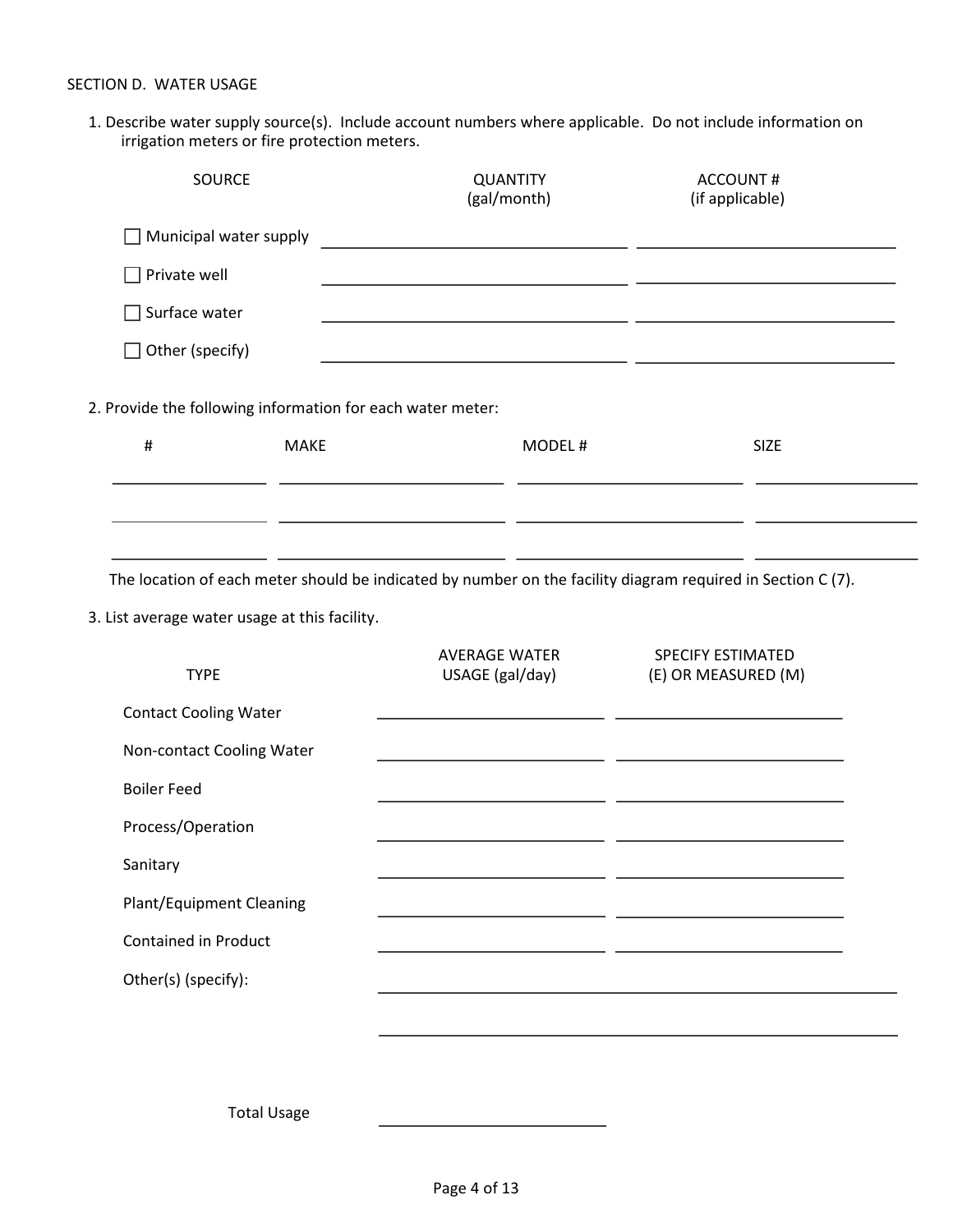| sheets if necessary.)                              |                                                                                         | <u> 1980 - Jan Barnett, amerikansk politiker (</u>                             | 4. Describe any water treatment or conditioning processes applied to incoming water ONLY. (Use additional     |                                                                                                                       |
|----------------------------------------------------|-----------------------------------------------------------------------------------------|--------------------------------------------------------------------------------|---------------------------------------------------------------------------------------------------------------|-----------------------------------------------------------------------------------------------------------------------|
| 5. a) Is any water recycled? $\Box$ Yes $\Box$ No  |                                                                                         |                                                                                |                                                                                                               |                                                                                                                       |
|                                                    |                                                                                         |                                                                                | b) If yes, please describe each recycling process. (Use additional sheets if necessary.)                      |                                                                                                                       |
| SECTION E. WASTEWATER DISCHARGE                    |                                                                                         |                                                                                |                                                                                                               |                                                                                                                       |
|                                                    |                                                                                         |                                                                                | 1. Does (or will) this facility discharge any wastewater other than from restrooms to the JEA's sewer system? |                                                                                                                       |
|                                                    | $\Box$ Yes: Please complete remainder of this Section.<br>No: Please skip to SECTION F. |                                                                                |                                                                                                               |                                                                                                                       |
| 2. Does this facility have a "Sewer Only" account? |                                                                                         |                                                                                |                                                                                                               |                                                                                                                       |
|                                                    | Yes: Provide the following information:                                                 |                                                                                |                                                                                                               |                                                                                                                       |
| #                                                  | <b>ACCOUNT</b>                                                                          |                                                                                | MAKE/MODEL #                                                                                                  | <b>SIZE</b>                                                                                                           |
| Section C (7).                                     |                                                                                         |                                                                                |                                                                                                               | The location of each meter should also be indicated by number on the facility diagram required in                     |
| No                                                 |                                                                                         |                                                                                |                                                                                                               |                                                                                                                       |
|                                                    |                                                                                         | Continuous $\Box$ , or Both $\Box$ (if both, complete (a) & (b) below).        |                                                                                                               | 3. Please indicate if process wastewater discharge (i.e. do not include wastewater from restrooms) is: Batch $\Box$ , |
|                                                    |                                                                                         | a) If wastewater discharge is batch, please provide the following information: |                                                                                                               |                                                                                                                       |
|                                                    | 1) Frequency: times per day.                                                            |                                                                                |                                                                                                               |                                                                                                                       |
|                                                    | 2) Average volume: gallons per day.                                                     |                                                                                |                                                                                                               |                                                                                                                       |
| 3) Flow rate:                                      | gallons/minute.                                                                         |                                                                                |                                                                                                               |                                                                                                                       |
|                                                    | 4) Percent of total discharge:                                                          |                                                                                |                                                                                                               |                                                                                                                       |
|                                                    | 5) Time of discharge(s):                                                                | (days of week) at (hours of day)                                               |                                                                                                               |                                                                                                                       |
| estimate).                                         |                                                                                         |                                                                                | b) If wastewater discharge is continuous, please provide the following information (new facilities may        |                                                                                                                       |
|                                                    |                                                                                         | 1) Hours of discharge (ex: 0700-1500, 0700-0700):                              |                                                                                                               |                                                                                                                       |
| Sun.                                               |                                                                                         | Mon.                                                                           | Tues.                                                                                                         | Wed.                                                                                                                  |
| Thur.                                              |                                                                                         | Fri.                                                                           | Sat.                                                                                                          |                                                                                                                       |

j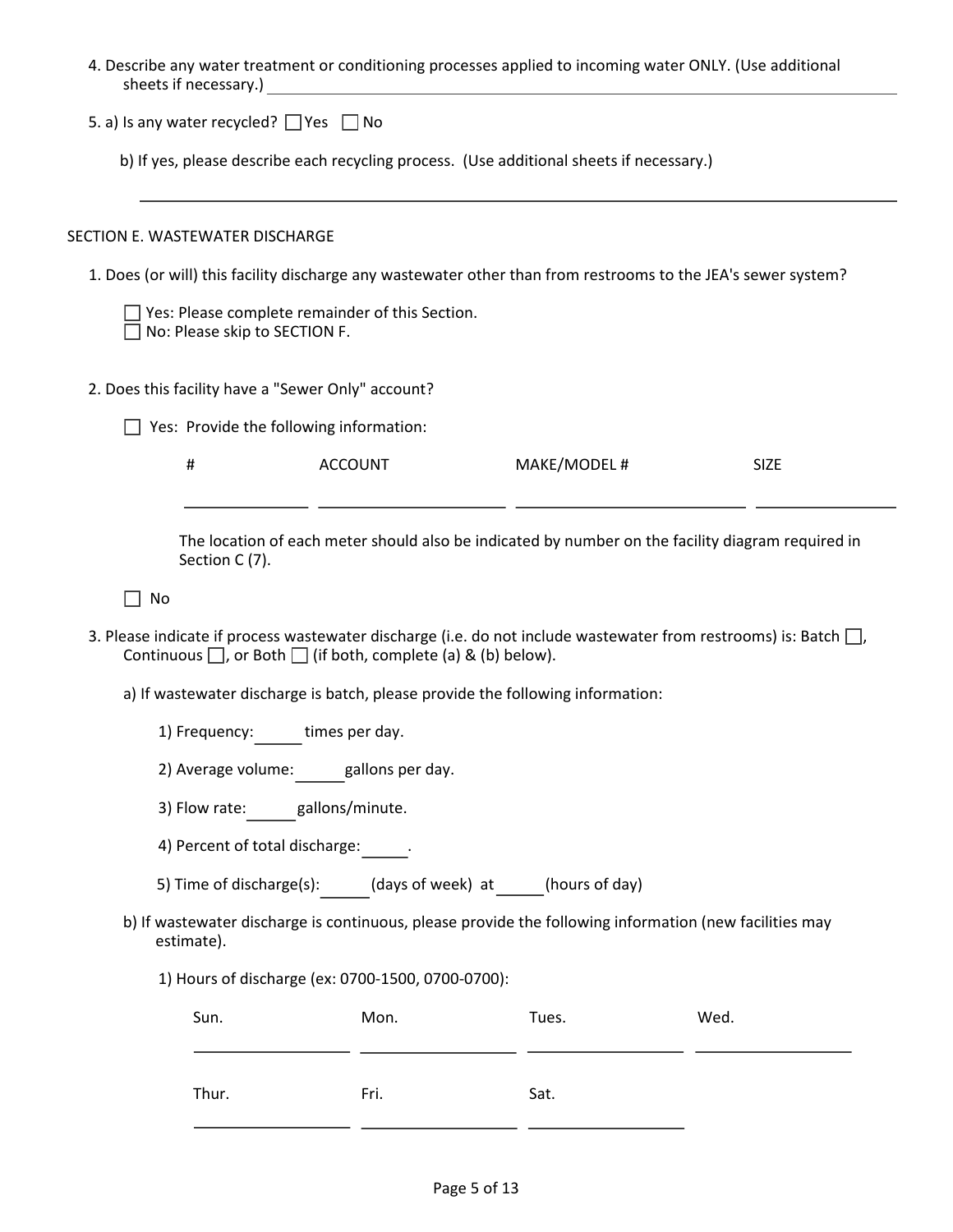2) a. Peak hourly flow rate (gph): b. Maximum daily flow rate (gpd):

c. Annual daily average (gpd):

- d. For facilities subject to Federal Categorical production based standards, please attach long term production and flow data for this facility, for the fiscal year preceding this application. (New facilities in operation less than 1 year must comply with this requirement by the 14th month of operation.)
- 4. Please submit a process flow diagram for each major activity in which wastewater is (or will be) generated. These diagrams should depict the flow of materials, products, water, and wastewater from the start of each activity to its completion, showing all unit processes. Indicate which processes use water and which generate waste streams. Include the average daily and maximum daily volume of each waste stream. (New facilities may estimate). If estimates are used for flow data, this MUST be indicated by an "E". Number each unit process having wastewater discharges to the sewer system. Use these numbers when showing unit processes in the facility diagram in SECTION C.
- 5. **CATEGORICAL USERS ONLY**: List the average and maximum discharge flows, and type of discharge for each process or proposed process. Include the reference number from the process flow diagram that corresponds to each process. New facilities may estimate each discharge. (Use additional sheets if necessary.)

| $\#$ | REGULATED<br><b>PROCESS</b>   | AVERAGE<br><b>FLOW</b><br>(gpd) | MAXIMUM<br><b>FLOW</b><br>(gpd) | <b>TYPE OF DISCHARGE</b><br>(batch, continuous,<br>none) |  |
|------|-------------------------------|---------------------------------|---------------------------------|----------------------------------------------------------|--|
|      |                               |                                 |                                 |                                                          |  |
| $\#$ | UNREGULATED<br><b>PROCESS</b> | AVERAGE<br><b>FLOW</b><br>(gpd) | MAXIMUM<br><b>FLOW</b><br>(gpd) | <b>TYPE OF DISCHARGE</b><br>(batch, continuous,<br>none) |  |
|      |                               |                                 |                                 |                                                          |  |
| $\#$ | <b>DILUTION</b>               | AVERAGE<br><b>FLOW</b><br>(gpd) | MAXIMUM<br><b>FLOW</b><br>(gpd) | <b>TYPE OF DISCHARGE</b><br>(batch, continuous,<br>none) |  |
|      |                               |                                 |                                 |                                                          |  |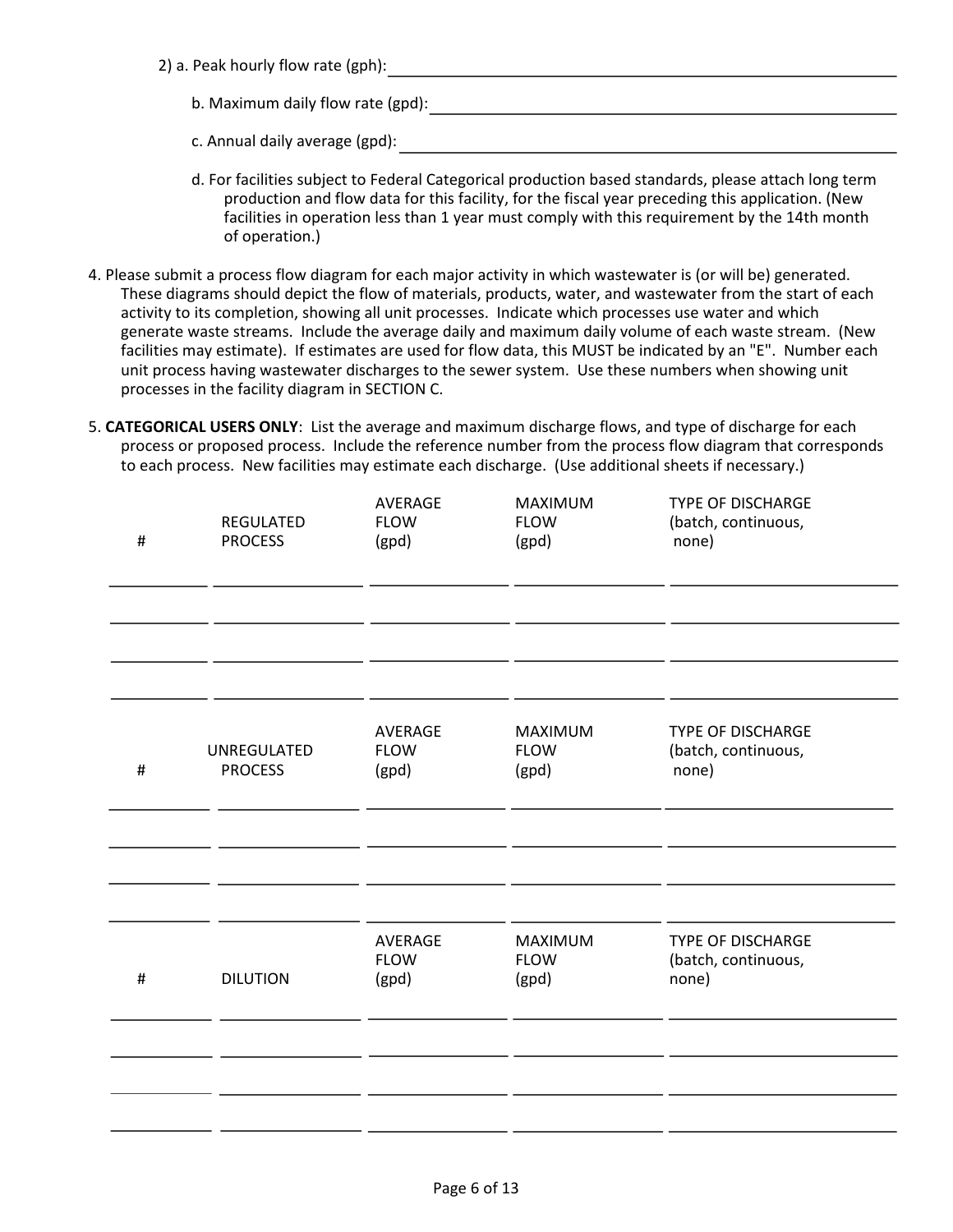6. **CATEGORICAL USERS ONLY**: Please provide the following information if you are subject to Total Toxic Organic (TTO) requirements:

- a) Does (or will) this facility use any of the organics listed under the TTO standards of the applicable categorical pretreatment standards published in the Code of Federal Regulations?  $\Box$  Yes  $\Box$  No
- b) Is a Baseline Monitoring Report (BMR) on file?  $\Box$  Yes  $\Box$  No
- c) Has a Toxic Organic Management Plan (TOMP) been developed?  $\Box$  Yes: Copy is on file with Industrial Pretreatment. No
- 7. **NON-CATEGORICAL USERS ONLY**: List the average and maximum discharge flows, and type of discharge for each process or proposed process. Include the reference number from the process flow diagram that corresponds to each process. New facilities may estimate each discharge. Indicate estimates with an "E".

| # | <b>PROCESS</b><br><b>DESCRIPTION</b> | AVERAGE<br><b>FLOW</b><br>(gpd) | MAXIMUM<br><b>FLOW</b><br>(gpd) | <b>TYPE OF DISCHARGE</b><br>(batch, continuous,<br>none) |  |
|---|--------------------------------------|---------------------------------|---------------------------------|----------------------------------------------------------|--|
|   |                                      |                                 |                                 |                                                          |  |

8. a) Do you have (or plan to have) the following equipment at this facility's sample point?

| Present: Sampling Equipment | Yes | l No | N/A |
|-----------------------------|-----|------|-----|
| pH monitor                  | Yes | ∣No  | N/A |
| <b>Flow Meter</b>           | Yes | l No | N/A |
| Planned: Sampling Equipment | Yes | 1 No | N/A |
| pH monitor                  | Yes | No   | N/A |
| Flow Meter                  | Yes | l No | N/A |

- b) If you answered YES to any of the above, please indicate the present and/or planned location of the equipment on the facility diagram (Section C, 7), and describe the equipment below:
- 9. a) Are any process changes or expansions planned during the next year that would change volume or flow characteristics? (Consider all processes: production, recovery, etc.)  $\Box$  Yes  $\Box$  No
	- b) If yes, describe these changes and their effects on present volume and flow characteristics. (Use additional sheets if necessary).
- 10. a) Does this facility currently reuse or plan to reuse materials, and/or use or plan to use a water reclamation system?

| $\Box$ Yes: Please complete the remainder of this Section. |
|------------------------------------------------------------|
| $\Box$ No: Skip to Section F.                              |

 $\overline{a}$ 

l,

b) If yes, on a separate sheet, please describe the recovery process(es), substance(s) recovered, percent recovered and the concentration in the spent solution(s). Use the reference number from the process flow diagram that corresponds to the process(es) being described.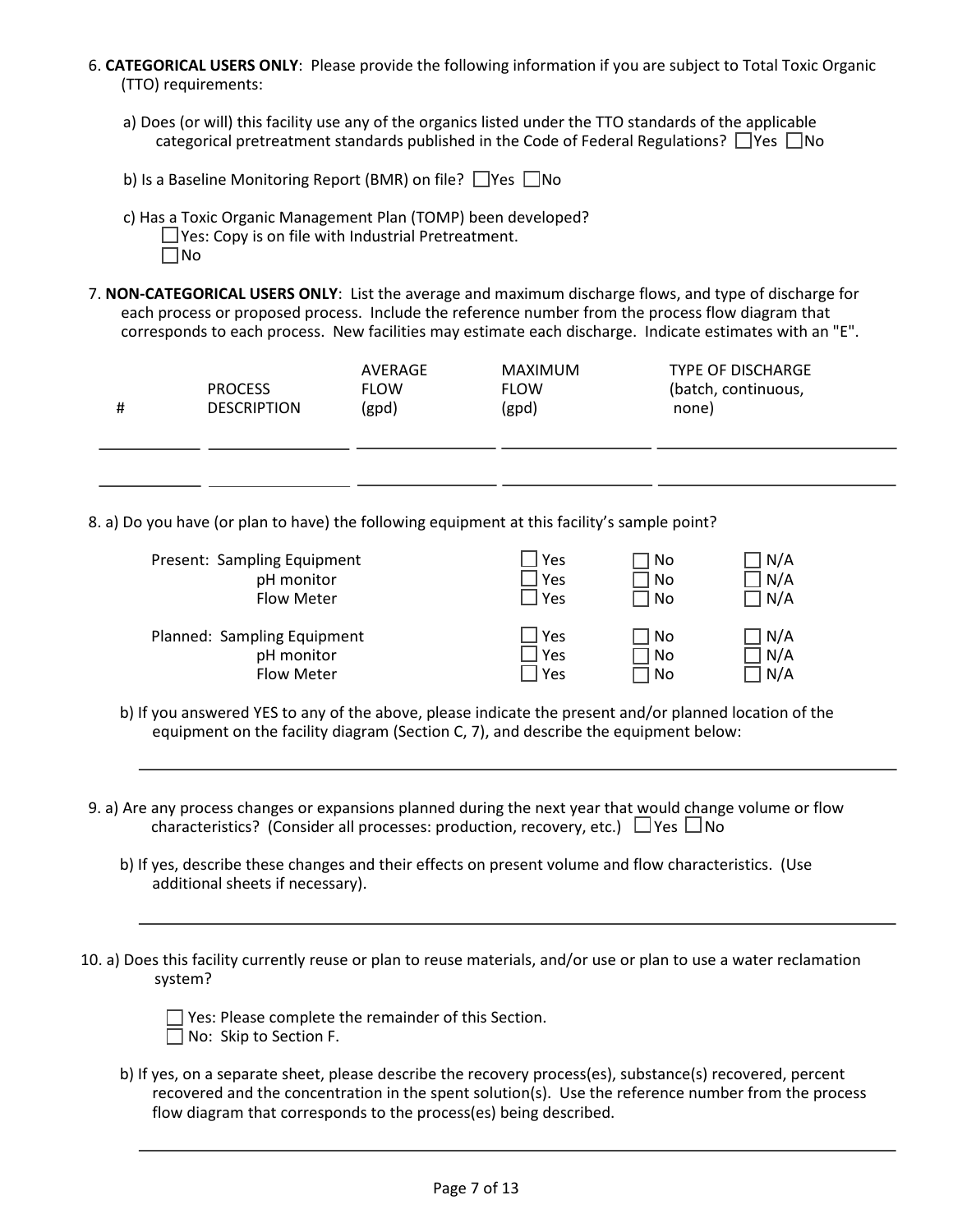#### SECTION F. CHARACTERISTICS OF WASTEWATER DISCHARGE

1. All Existing & New Industrial Users are to complete the list below by indicating what pollutants will be present or are suspected to be present in the waste streams. Please place a **P** (expected to be present), **S** (may be present), or **O** (will not, be present) in the column across from each parameter. DO NOT LEAVE ANY BLANKS.

| Acenaphthene                  |  |
|-------------------------------|--|
| Acenaphthylene                |  |
| Acrolein                      |  |
| Acrylonitrile                 |  |
| Aldrin                        |  |
| Anthracene                    |  |
| Benzene                       |  |
| Benzidine                     |  |
| Benzo (a) anthracene          |  |
| Benzo (a) pyrene              |  |
| Benzo (b) fluoranthene        |  |
| Benzo (g,h,i) perylene        |  |
| Benzo (k) fluoranthene        |  |
| a-BHC (alpha)                 |  |
| b-BHC (beta)                  |  |
| d-BHC (delta)                 |  |
| g-BHC (gamma)                 |  |
| Bis (2-chloroethyl) ether     |  |
| Bis (2-chloroethoxy) methane  |  |
| Bis (2-chloroisopropyl) ether |  |
| Bis (chloromethyl) ether      |  |
| Bis (2-ethylhexyl) phthalate  |  |
| Bromodichloromethane          |  |
| <b>Bromoform</b>              |  |
| Bromomethane                  |  |
| 4-bromophenylphenyl ether     |  |
| Butylbenzylphthalate          |  |
| Chlordane                     |  |
| 4-chloro-3-methylphenol       |  |
| Chlorobenzene                 |  |
| Chloroethane                  |  |
| 2-chloroethylvinyl ether      |  |
| Chloroform                    |  |
| Chloromethane                 |  |
| 2-chloronaphthalene           |  |
| 2-chlorophenol                |  |
| 4-chlorophenylphenyl ether    |  |
| Chrysene                      |  |
| $4,4'-DDD$                    |  |
| $4,4'-DDE$                    |  |
| $4,4'$ -DDT                   |  |
| Dibenzo (a,h) anthracene      |  |
| 1,2-dichlorobenzene           |  |
| 1,3-dichlorobenzene           |  |
| 1,4-dichlorobenzene           |  |
| 3,3-dichlorobenzidine         |  |
| Dichlorodifluoromethane       |  |
| 1,1-dichloroethane            |  |
|                               |  |
| 1,2-dichloroethane            |  |
| 1,1-dichloroethene            |  |
| trans-1,2-dichloroethene      |  |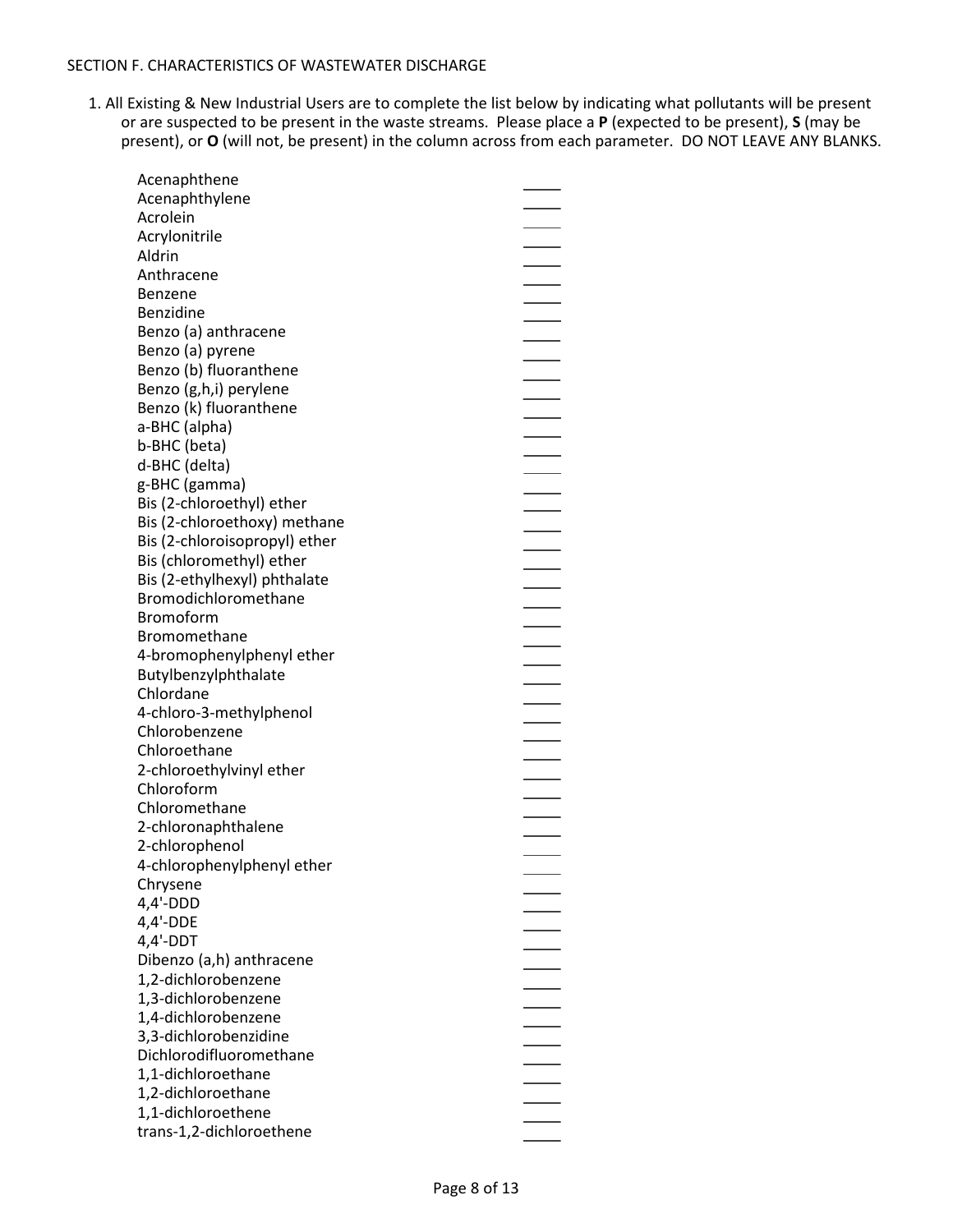| 2,4-dichlorophenol                |  |
|-----------------------------------|--|
| 1,2-dichloropropane               |  |
| 1,3-dichloropropene (cis & trans) |  |
| Dieldrin                          |  |
| Diethyl phthalate                 |  |
| 2,4-dimethylphenol                |  |
|                                   |  |
| Dimethyl phthalate                |  |
| Di-n-butyl phthalate              |  |
| Di-n-octyl phthalate              |  |
| 4,6-dinitro-2-methylphenol        |  |
| 2,4-dinitrophenol                 |  |
| 2,4-dinitrotoluene                |  |
| 2,6-dinitrotoluene                |  |
| 1,2-diphenylhydrazine             |  |
| Endosulfan I                      |  |
| Endosulfan II                     |  |
| Endosulfan sulfate                |  |
| Endrin                            |  |
| Endrin aldehyde                   |  |
| Ethylbenzene                      |  |
| Fluoranthene                      |  |
| Heptachlor                        |  |
| Heptachlor epoxide                |  |
| Hexachlorobenzene                 |  |
| Hexachlorobutadiene               |  |
|                                   |  |
| Hexachlorocyclopentadiene         |  |
| Hexachloroethane                  |  |
| Indeno (1,2,3-cd) pyrene          |  |
| Isophorone                        |  |
| Methylene chloride                |  |
| Napthalene                        |  |
| Nitrobenzene                      |  |
| 2-nitrophenol                     |  |
| 4-nitrophenol                     |  |
| N-nitrosodimethylamine            |  |
| N-nitrosodi-n-propylamine         |  |
| N-nitrosodiphenylamine            |  |
| PCB-1016                          |  |
| PCB-1221                          |  |
| PCB-1232                          |  |
| PCB-1242                          |  |
| PCB-1248                          |  |
| PCB-1254                          |  |
| PCB-1260                          |  |
| Pentachlorophenol                 |  |
| Phenanthrene                      |  |
| Phenol                            |  |
| Pyrene                            |  |
| 2,3,7,8-tetrachlorodibenzo-       |  |
|                                   |  |
| p-dioxin (TCDD)                   |  |
| 1,1,2,2-tetrachloroethane         |  |
| Tetrachloroethene                 |  |
| Toluene                           |  |
| Toxaphene                         |  |
| 1,2,4-trichlorobenzene            |  |
| 1,1,1-trichloroethane             |  |
| 1,1,2-trichloroethane             |  |
| Trichloroethylene                 |  |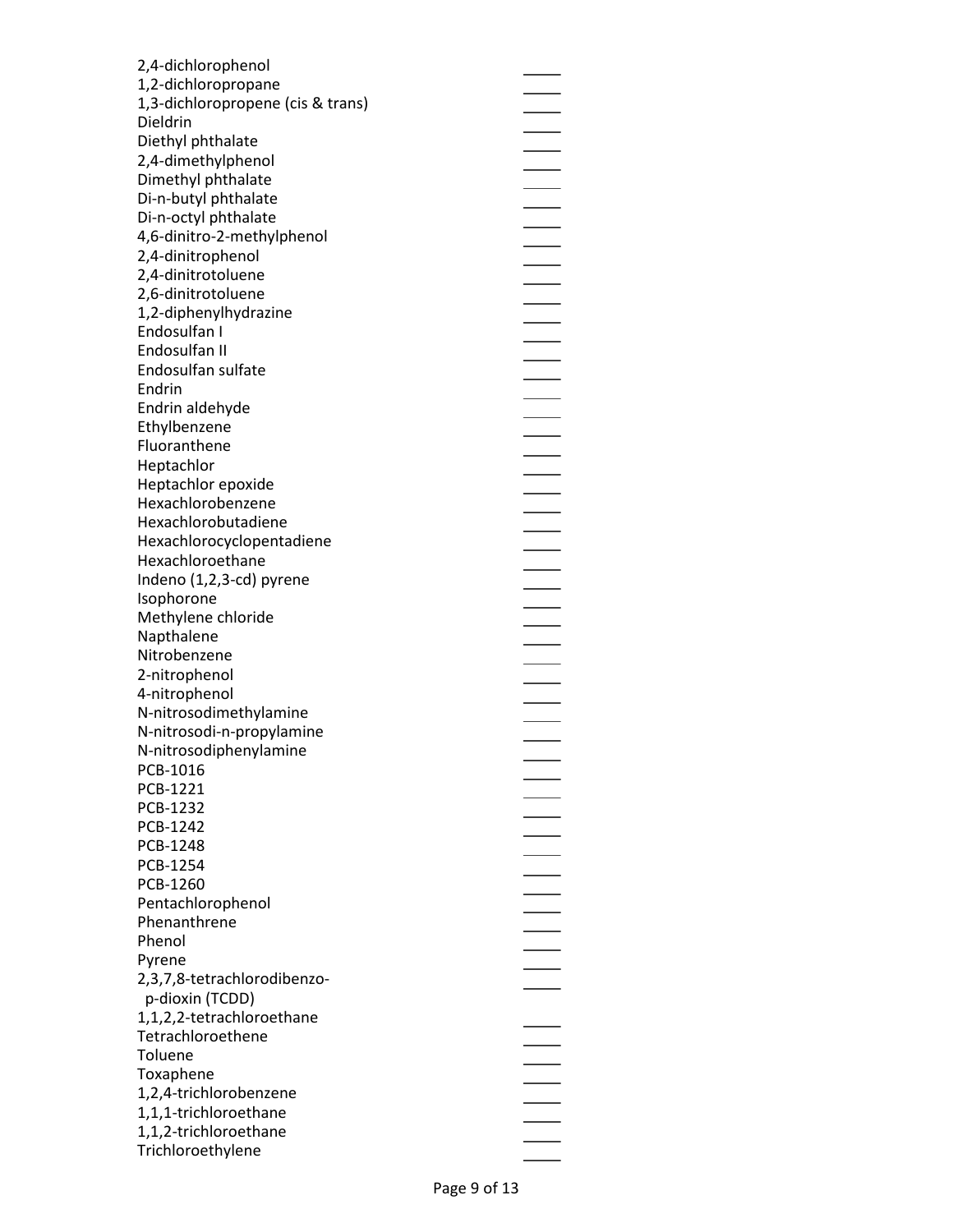| Trichlorofluoromethane<br>2,4,6-trichlorophenol<br>Vinyl chloride                                                    |                                                                                                                                                                                                                                                                                                                                   |  |
|----------------------------------------------------------------------------------------------------------------------|-----------------------------------------------------------------------------------------------------------------------------------------------------------------------------------------------------------------------------------------------------------------------------------------------------------------------------------|--|
| Antimony (Total)<br>Arsenic (Total)                                                                                  |                                                                                                                                                                                                                                                                                                                                   |  |
| Beryllium (Total)                                                                                                    |                                                                                                                                                                                                                                                                                                                                   |  |
| Cadmium (Total)                                                                                                      |                                                                                                                                                                                                                                                                                                                                   |  |
| Chromium (Total)                                                                                                     |                                                                                                                                                                                                                                                                                                                                   |  |
| Copper (Total)                                                                                                       |                                                                                                                                                                                                                                                                                                                                   |  |
| Lead (Total)                                                                                                         |                                                                                                                                                                                                                                                                                                                                   |  |
| Mercury (Total)<br>Molybdenum (Total)                                                                                |                                                                                                                                                                                                                                                                                                                                   |  |
| Nickel (Total)                                                                                                       |                                                                                                                                                                                                                                                                                                                                   |  |
| Selenium (Total)                                                                                                     |                                                                                                                                                                                                                                                                                                                                   |  |
| Silver (Total)                                                                                                       |                                                                                                                                                                                                                                                                                                                                   |  |
| Thallium (Total)                                                                                                     |                                                                                                                                                                                                                                                                                                                                   |  |
| Zinc (Total)                                                                                                         |                                                                                                                                                                                                                                                                                                                                   |  |
|                                                                                                                      |                                                                                                                                                                                                                                                                                                                                   |  |
| Oil/Grease (Petroleum)                                                                                               |                                                                                                                                                                                                                                                                                                                                   |  |
| Cyanide (Total)                                                                                                      |                                                                                                                                                                                                                                                                                                                                   |  |
|                                                                                                                      |                                                                                                                                                                                                                                                                                                                                   |  |
| Acid/Alkaline Solutions (specify):                                                                                   |                                                                                                                                                                                                                                                                                                                                   |  |
|                                                                                                                      |                                                                                                                                                                                                                                                                                                                                   |  |
|                                                                                                                      |                                                                                                                                                                                                                                                                                                                                   |  |
|                                                                                                                      |                                                                                                                                                                                                                                                                                                                                   |  |
| Radioactive Material /Other (specify):                                                                               |                                                                                                                                                                                                                                                                                                                                   |  |
| 2. a) Are samples collected by this facility $\square$ , by an outside laboratory $\square$ , or by both $\square$ ? |                                                                                                                                                                                                                                                                                                                                   |  |
|                                                                                                                      | b) Are sample analyses performed at this facility $\Box$ , by an outside laboratory $\Box$ , or by both $\Box$ ?                                                                                                                                                                                                                  |  |
|                                                                                                                      | c) Please complete the following if an outside laboratory is used for any monitoring activities:                                                                                                                                                                                                                                  |  |
|                                                                                                                      |                                                                                                                                                                                                                                                                                                                                   |  |
|                                                                                                                      |                                                                                                                                                                                                                                                                                                                                   |  |
|                                                                                                                      |                                                                                                                                                                                                                                                                                                                                   |  |
|                                                                                                                      |                                                                                                                                                                                                                                                                                                                                   |  |
|                                                                                                                      |                                                                                                                                                                                                                                                                                                                                   |  |
| additional sheets if necessary.                                                                                      | 3. Indicate method(s) used to collect wastewater discharge sample(s) (composite or grab) and describe where<br>sample(s) is(are) collected (end of pipe, end of process, dedicated sample point, sump, etc.). The sample<br>collection point should be indicated by number on the facility diagram required in Section C (7). Use |  |
| SAMPLE METHOD                                                                                                        | SAMPLE COLLECTION POINT                                                                                                                                                                                                                                                                                                           |  |
|                                                                                                                      |                                                                                                                                                                                                                                                                                                                                   |  |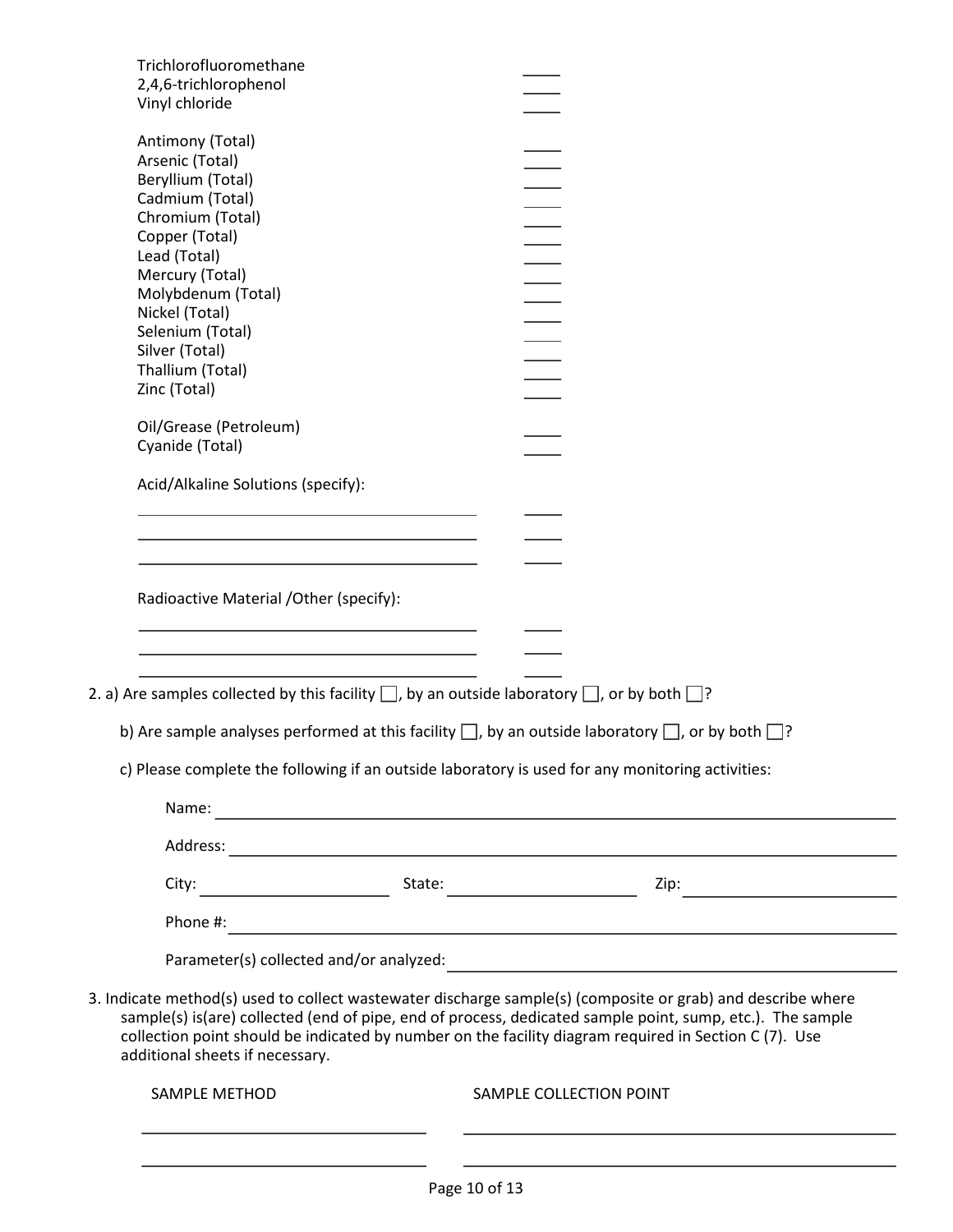#### SECTION G. WASTEWATER TREATMENT

1. a) Is any form of wastewater treatment used prior to discharge?

**The Yes: Complete remainder of this Section.** No: Skip to SECTION H.

b) If yes, check the appropriate type of treatment used for each waste stream treated prior to discharge.

| Air Flotation           | $\Box$ Biological Treatment   |
|-------------------------|-------------------------------|
| Centrifuge              | $\Box$ Chemical Precipitation |
| Chlorination            | $\Box$ Cyclone Separator      |
| Filtration              | $\Box$ Flow Equalization      |
| □ Oil/Water Separation  | □ Grease Trap                 |
| Ion Exchange            | $\Box$ Neutralization         |
| Ozonation               | Reverse Osmosis               |
| Sedimentation           | $\Box$ Solvent Separation     |
| <b>Spill Protection</b> | $\Box$ Other (specify):       |

 2. On a separate sheet, briefly describe the operation of the wastewater treatment system(s). Include chemicals used and what they are used for.

| 3. a) Please indicate if wastewater treatment is Batch $\Box$ , Continuous $\Box$ , or Both $\Box$ . |  |
|------------------------------------------------------------------------------------------------------|--|
|------------------------------------------------------------------------------------------------------|--|

b) If batch, specify frequency, duration and volume of each discharge:

4. Please submit a detailed process flow diagram of the wastewater treatment system. Include process equipment, by-product disposal method, waste/by-product volumes, design and operating conditions, etc. Mark point(s) of discharge into the sewer system.

| 5. a) Do you have a treatment operator? $\Box$ Yes $\Box$ No |  |  |
|--------------------------------------------------------------|--|--|
|--------------------------------------------------------------|--|--|

b) If yes, please fill in the following for each operator:

|        | Name:                      |
|--------|----------------------------|
| Title: |                            |
|        | Phone #:                   |
|        | Full Time (specify hours): |
|        | Part Time (specify hours): |

 $\Box$  Yes: (If yes, submit a copy with this application)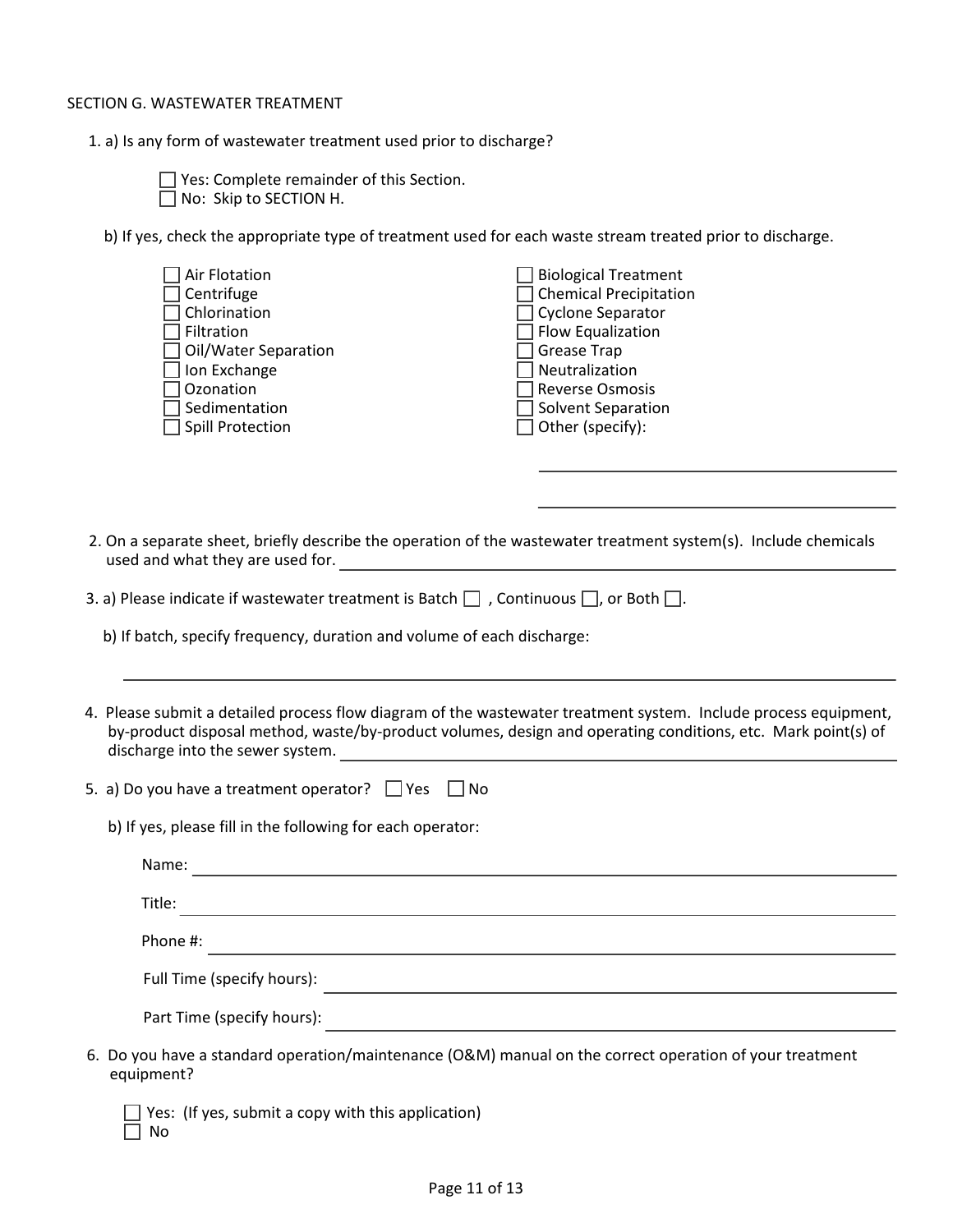#### SECTION H. SPILL PREVENTION

- 1. a) Does this facility have floor drains in the manufacturing, chemical storage or pretreatment area(s)?  $\Box$ Yes  $\Box$ No
	- b) If yes, where do these floor drains discharge to:
- 2. Does this facility have an Accidental Discharge & Slug Control Plan (ADSCP) designed to prevent or minimize the potential of spills or slug discharges from entering the sewer system?



 $\overline{a}$ 

## SECTION I. NON-DISCHARGED WASTE

1. Are any liquid or solid wastes generated that are NOT discharged to the sanitary sewer system?



Yes: Complete the remainder of this Section. No: Skip to SECTION J.

2. Check the appropriate waste generated, and indicate the quantity and disposal method used (hauled off-site, recycled/reused, incinerated, etc.).

| <b>TYPE OF</b><br><b>WASTE GENERATED</b> | <b>ESTIMATED QUANTITY</b><br>(gal/year) | DISPOSAL METHOD<br><b>USED</b> |
|------------------------------------------|-----------------------------------------|--------------------------------|
| $\Box$ Acids, Alkalies                   |                                         |                                |
| $\Box$ Dyes, Inks                        |                                         |                                |
| $\Box$ Heavy Metals                      |                                         |                                |
| $\Box$ Inorganic Compounds               |                                         |                                |
| □ Oil/Grease                             |                                         |                                |
| $\Box$ Organics (Solvents)               |                                         |                                |
| Paints                                   |                                         |                                |
| Pesticides                               |                                         |                                |
| Petroleum Waste                          |                                         |                                |
| $\Box$ Sludge                            |                                         |                                |
| $\Box$ Other (specify):                  |                                         |                                |
|                                          |                                         |                                |

3. On a separate sheet, list the following information for each hauling firm that is used to dispose of the above listed wastes: company name, address, applicable permit #, type waste handled, and final disposal site.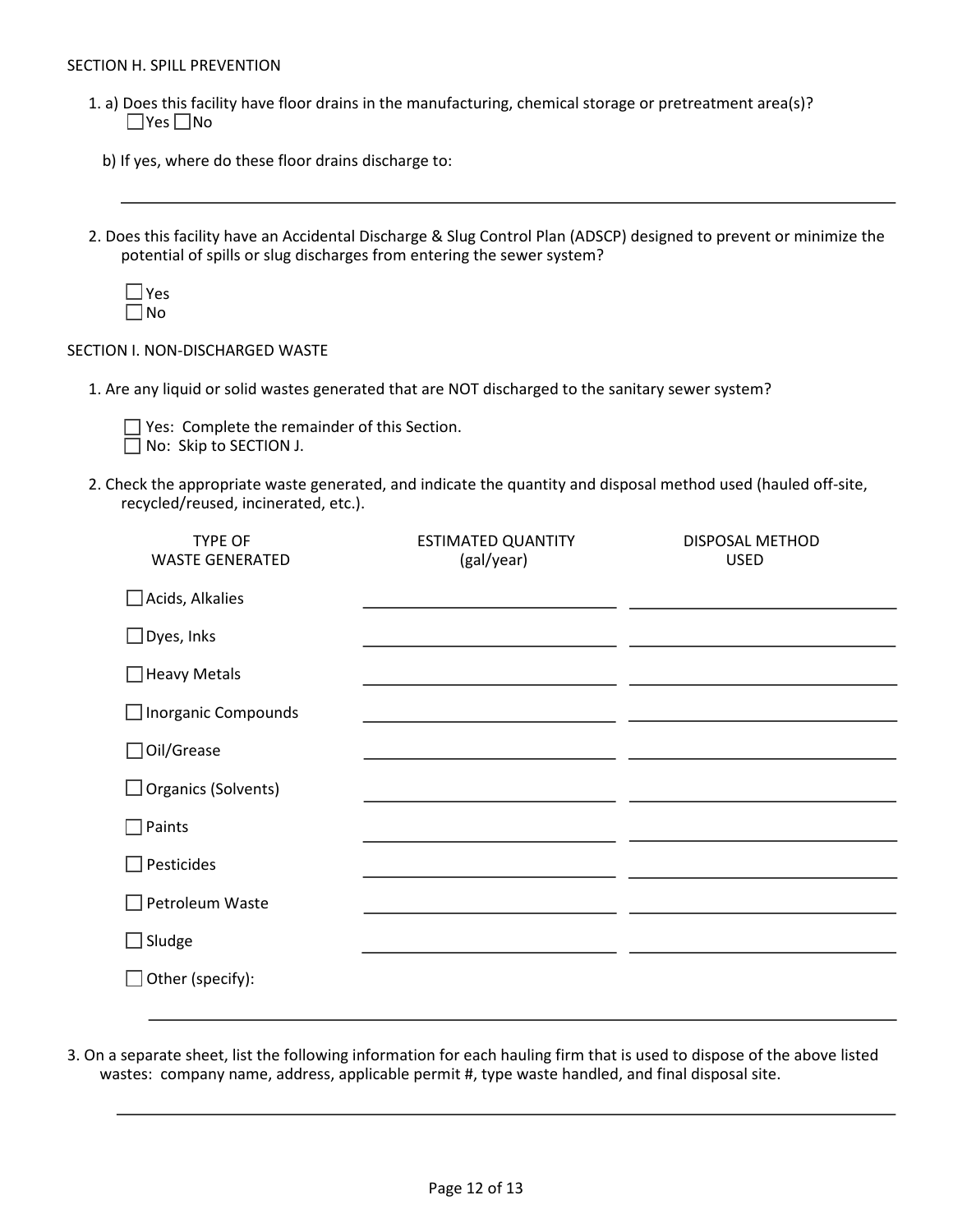#### SECTION J. AUTHORIZED REPRESENTATIVE STATEMENT

"I certify under penalty of law that this document and all attachments were prepared under my direction or supervision in accordance with a system designed to assure that qualified personnel properly gather and evaluate the information submitted. Based on my inquiry of the person or persons who manage the system, or those persons directly responsible for gathering the information, the information submitted is, to the best of my knowledge and belief, true, accurate, and complete. I am aware that there are significant penalties for submitting false information, including the possibility of fine and imprisonment for knowing violations."

L

 $\overline{a}$ 

Name Signature Signature

(Seal)

Title Date Date Date Date Date Date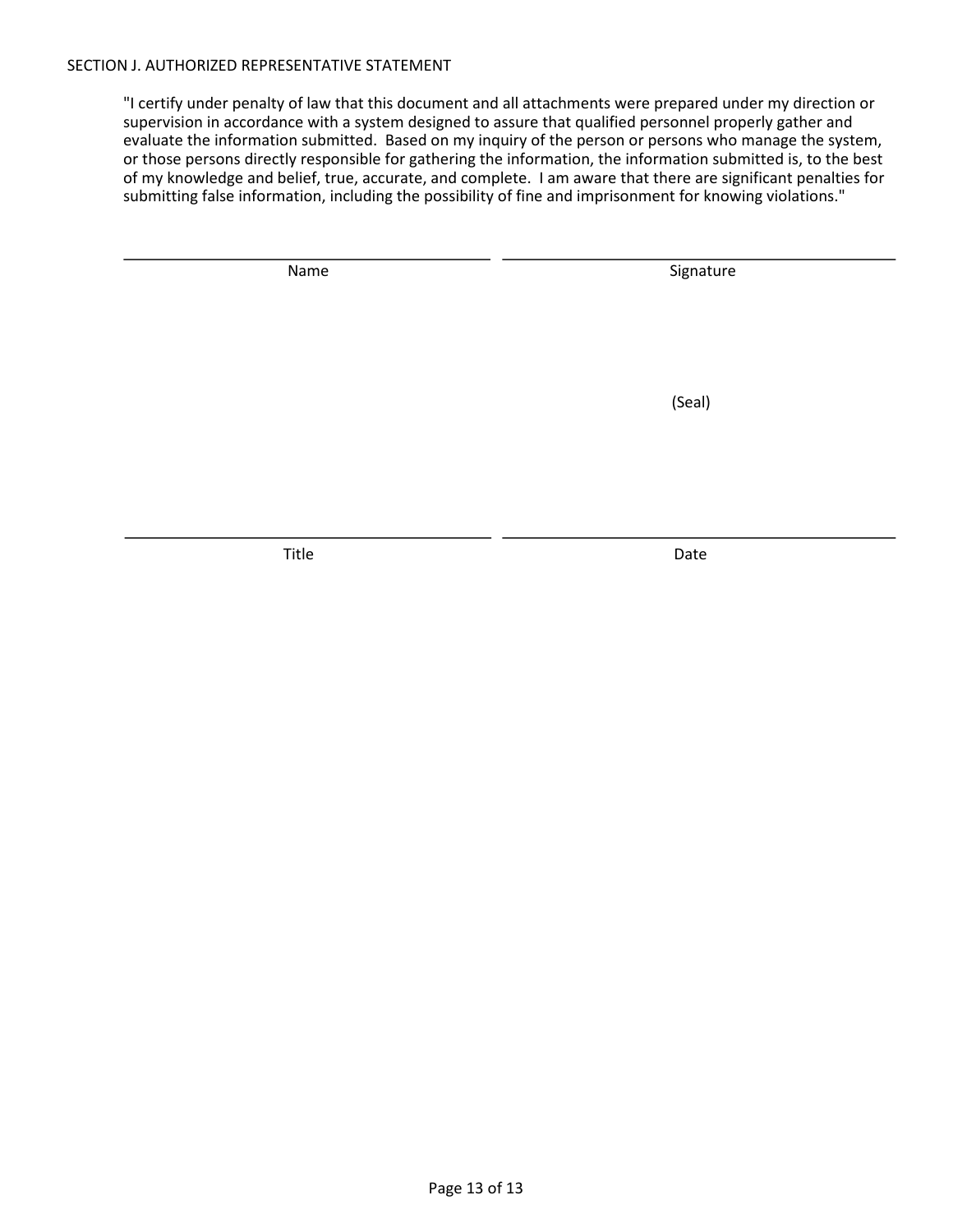#### **INSTRUCTIONS FOR THE IUDP APPLICATION**

The applicant is required to supply information regarding ALL processes at this facility. All questions MUST be answered. If a question is not applicable, please clearly indicate so by placing **N/A** next to the question. Each attachment should be clearly marked as to the Section and question # that it pertains to; please do not insert attachments between application pages.

The application may be typed or neatly printed. If the application is incomplete or not legible, it will be returned to the applicant upon noting the deficiency. In accordance with JEA's *Rules and Regulations for Water and Sewer Service*, the applicant shall be given thirty (30) days to correct the deficiency. If the applicant does not correct the application within that period of time, the application will be submitted to the Vice President, Environmental Group, with a recommendation that it be denied. The applicant will be notified of this action in writing. Upon receipt of such notice, the applicant has ten (10) days to submit a written request for an administrative hearing to discuss this action.

#### SECTION A. GENERAL INFORMATION

- 1. Enter the facility's legal name. Do not use an informal name.
- 2. This is the physical location of the facility to be permitted.
- 3. Provide the mailing address where correspondence from the Office of Industrial Pretreatment may be sent.
- 4. Please refer to the handout on "Signatory Requirements for Industrial Users" for completing this question. Provide all the names of the authorized representatives for this facility. All permit-related correspondence submitted to the Office of Industrial Pretreatment must be signed by one of these representatives.
- 5. Provide the name of a person who is thoroughly familiar with the operations of this facility. This person should be a local representative of the company (i.e.: Plant Manager, Environmental Safety Officer, etc.).

#### SECTION B. PRODUCT AND SERVICE INFORMATION

- 1. If you have any questions about how to categorize your business activity, contact the Office of Industrial Pretreatment for technical guidance.
- 3. Indicate the North American Industry Classification System (NAICS) code number for all applicable processes. Refer to most recent Edition of the *NAICS United States* manual. Note: NAICS(1997) replaces SIC(1987).

#### SECTION C. FACILITY OPERATIONAL CHARACTERISTICS

7. An arrow showing north, as well as the map scale must be shown. The location of each existing and proposed sampling location and facility sewer lines must be clearly identified, as well as all sanitary and wastewater discharge lines. Number each unit process discharging wastewater to the JEA's sewer system.